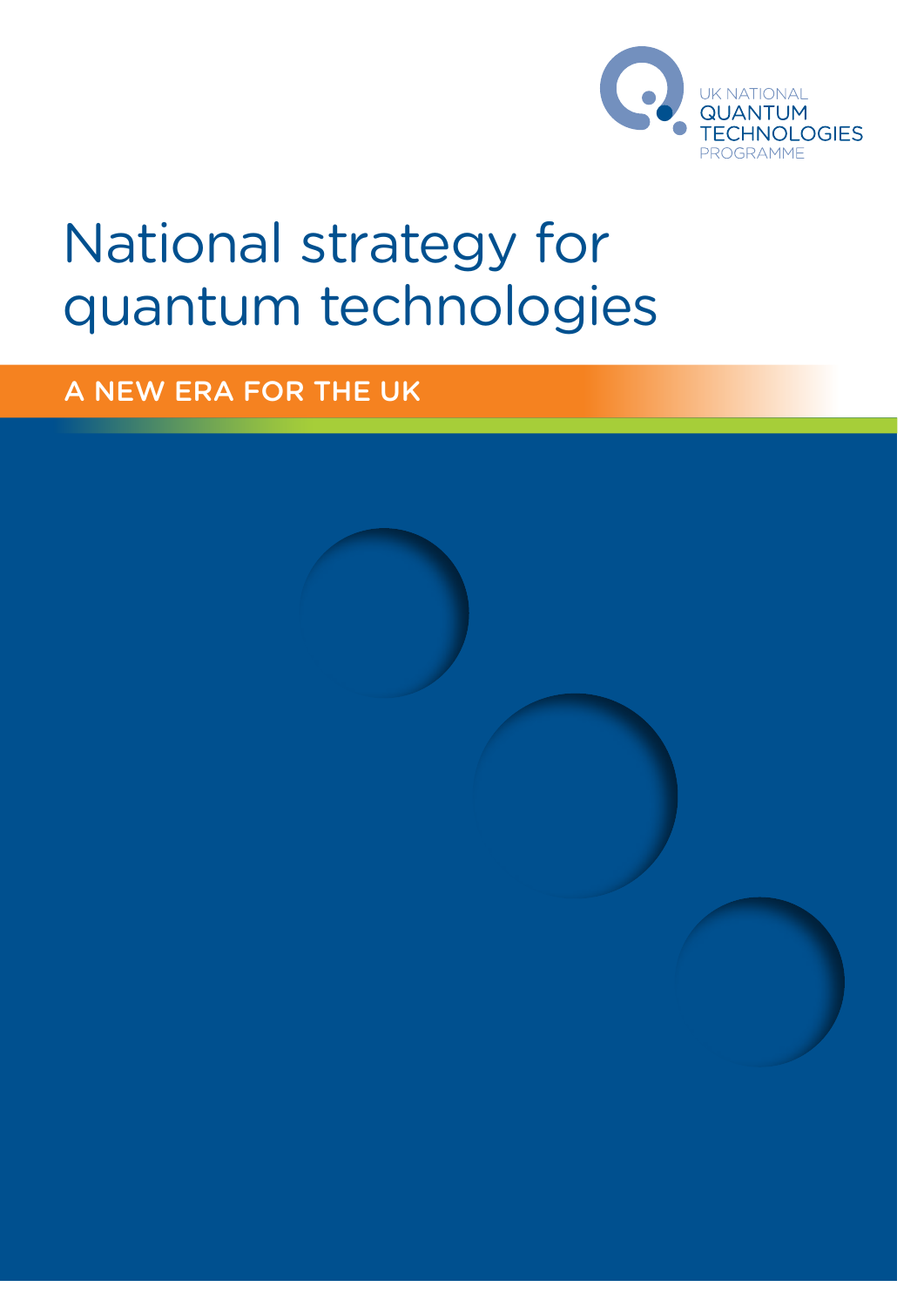

The Quantum Technologies Strategic Advisory Board (QT SAB) was set up to provide a visible focus for quantum technologies in the UK and to act as a co-ordinating body for UK interests. It has an oversight of the UK National Quantum Technologies Programme and has drawn up a strategy for quantum technologies in the UK.

QT SAB has 12 members – an independent chair, currently Professor David Delpy; leading representatives of industry and academia; representatives from EPSRC, Innovate UK and BIS; and representatives from the quantum hubs.

The 'National strategy for quantum technologies' was drawn up by QT SAB on behalf of the UK quantum community.

The vision is to create a coherent government, industry and academic quantum technology community that gives the UK a world-leading position in the emerging multi-billion-pound new quantum technology markets, and to substantially enhance the value of some of the biggest UK-based industries.

#### Professor David Delpy

Chair, Quantum Technologies Strategic Advisory Board

Contact: quantumtechnologies@epsrc.ac.uk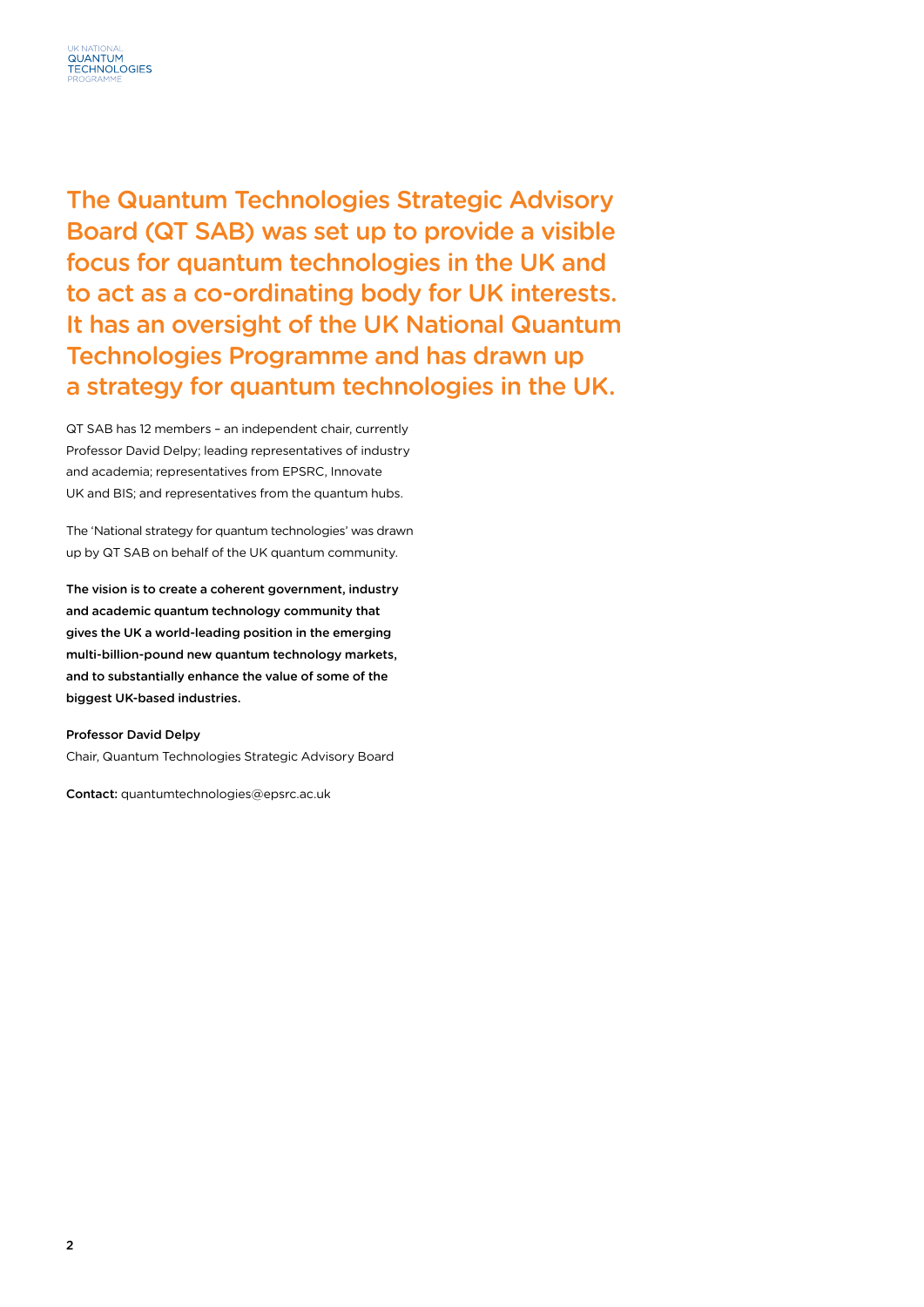# Quantum technologies: a new era for the UK

**Quantum physics has given us the electronics that control the fabric of our world, including telecommunications and media, computing, and the control systems that underpin our infrastructure and transport systems.**

New emerging quantum technologies now promise the next generation of products with exciting and astounding properties that will affect our lives profoundly. They will have a major impact on the finance, defence, aerospace, energy and telecommunications sectors and have the potential to improve imaging and computing in ways that cannot be predicted.

The UK is one of the world's major investors in quantum research and, over the last two decades, has grown a vibrant academic community. Recent advances in the science, together with novel engineering and manufacturing capability, make this the right time for the UK to bring this next generation of quantum technologies out of the physics laboratory and into the marketplace.

New quantum technologies are expected to have a profound impact on many of the world's biggest markets – for example, significantly enhancing the £305.6 billion global semiconductor industry and the \$2.5 trillion world oil and gas industry. In daily life they could enable faster 5G or 6G communications for mobile devices. They could also lead to faster and more efficient construction projects, with reduced delays for all as workers will be using quantum sensor technology to identify pipelines and underground obstructions before starting work.

#### A national vision and strategy

The UK government responded to this transformative opportunity by announcing in its 2013 Autumn Statement a £270 million investment to establish the UK National Quantum Technologies Programme – championed by the Quantum Technologies Strategic Advisory Board (QT SAB).

The programme is a coordinated effort between the Department for Business, Innovation and Skills (BIS), the Engineering and Physical Sciences Research Council (EPSRC), Innovate UK and the National Physical Laboratory (NPL), in partnership with the Defence Science and Technology Laboratory (Dstl) and the Government Communications Headquarters (GCHQ). These partners will also enhance the programme by aligning other investments, a key example being £30 million from the Ministry of Defence chief scientific adviser's research programme. To realise the benefit of quantum technologies, the UK must succeed in converting its world-leading research into innovative and marketable products. This requires a national strategy, sustained over time, to which all parties remain committed. This strategy has been drawn up by the Quantum Technologies Strategic Advisory Board on behalf of the UK quantum community. Its purpose is to guide new quantum work and investments over the next 20 years to help deliver a profitable, growing and sustainable quantum industry deeply rooted in the UK.

The vision is to create a coherent government, industry and academic quantum technology community that gives the UK a world-leading position in the emerging multi-billion-pound new quantum technology markets, and to substantially enhance the value of some of the biggest UK-based industries.

The vision is not only to grow and develop a quantum technologies industry, but to ensure it remains strongly rooted in the UK and delivers long-term benefits to society as a whole.

# "New quantum technologies are expected to have a profound impact on many of the world's biggest markets"

The National Quantum Technologies Programme has already brought about some dramatic changes in the UK, including investment by EPSRC to set up a national network of quantum technology hubs; investment by the UK MOD to build demonstrators for quantum navigation and gravity imagers; and activities by Innovate UK to enable businesses to explore the commercial opportunities that quantum technologies may bring to the UK. EPSRC has also invested in centres for doctoral training to provide high-level skills for a future workforce.

An energetic and integrated academic and industrial community approach is needed, and public investment must be sustained at scale for the next 10 years and beyond.

The current investment is the first step towards rooting a quantum technologies industry in the UK, creating environments and skills for early innovation and product development. Subsequent investment will secure this foothold and stimulate growth of the emerging industry, ensuring a pipeline of new ideas. Failure to invest would mean failing to capitalise on the UK's strengths, leaving it trailing other countries.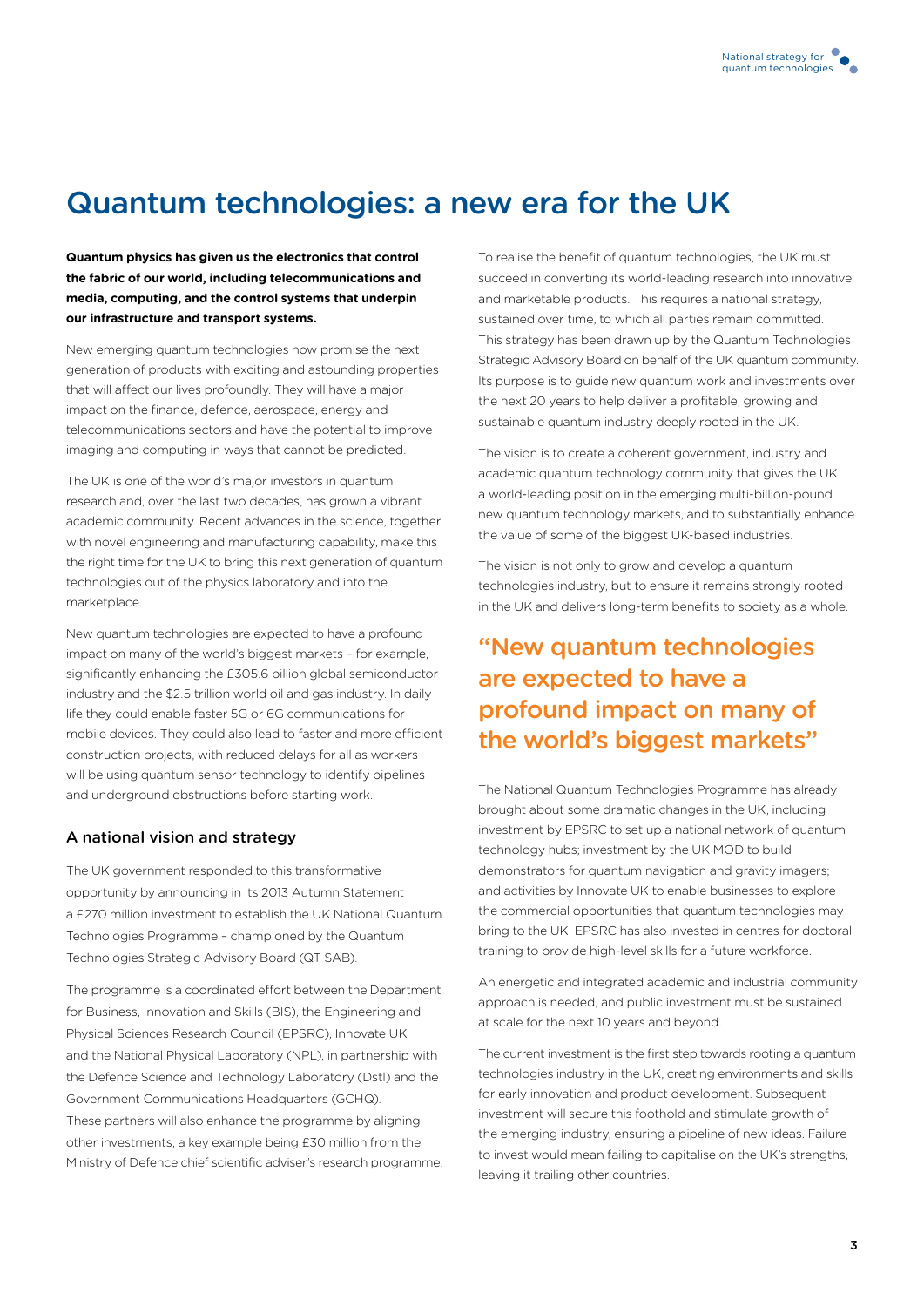# Our strategy for quantum technologies

#### What are quantum technologies?

Quantum theory arose in the first quarter of the 20th century to explain how light and matter behave on a fundamental level. It is one of the most successful theories ever devised. Understanding it gave us the worldwide semiconductor industry. We now travel in vehicles controlled by quantum devices, we watch screens and talk into phones made possible by them and we take pictures using them.

A new generation of quantum technologies has moved beyond simply exploiting naturally occurring quantum effects. They are now driving and enabling a new generation of hitherto impossible devices and systems, from breathtakingly powerful medical imaging devices to entirely new methods of computing to solve currently intractable problems – all made possible by the engineering of quantum effects into next-generation technologies.



Scientists at the University of Glasgow used quantum mechanics to take this image of a wasp's wing using an extremely small amount of light. The technique has potential applications in areas where light can damage or fade fragile materials and in biological imaging and defence.

Our strategy for quantum technologies identifies five areas for further action by the UK:

- $\bullet$  enabling a strong foundation of capability in the UK
- O stimulating applications and market opportunity in the UK
- **.** growing a skilled UK workforce
- O creating the right social and regulatory context
- O maximising benefit to the UK through international engagement

It also proposes a number of recommendations aimed at the wider quantum technologies community.

### Recommendations

The UK must:

- O invest in a 10-year programme of support for academia, industry and other partners to jointly accelerate the growth of the UK quantum technologies ecosystem
- O sustain investment in the vibrant UK quantum research base and facilities
- O incentivise private investment, including through roadmapping and demonstration, and support early adopters of these new technologies as they emerge over differing timescales
- O enable industry to use state-of-the art UK university facilities
- O invest in the development of a dynamic workforce that meets the needs of future industry
- O support the free flow of people, innovation and ideas between academic, industrial and government organisations
- O drive effective regulation and standards and champion responsible innovation
- O preserve its competitive advantage as a global supplier of quantum devices, components, systems and expertise while continuing to play a leading role in engaging globally in the development of quantum technologies

The QT SAB will work with partners in the national programme to develop action plans to implement this strategy.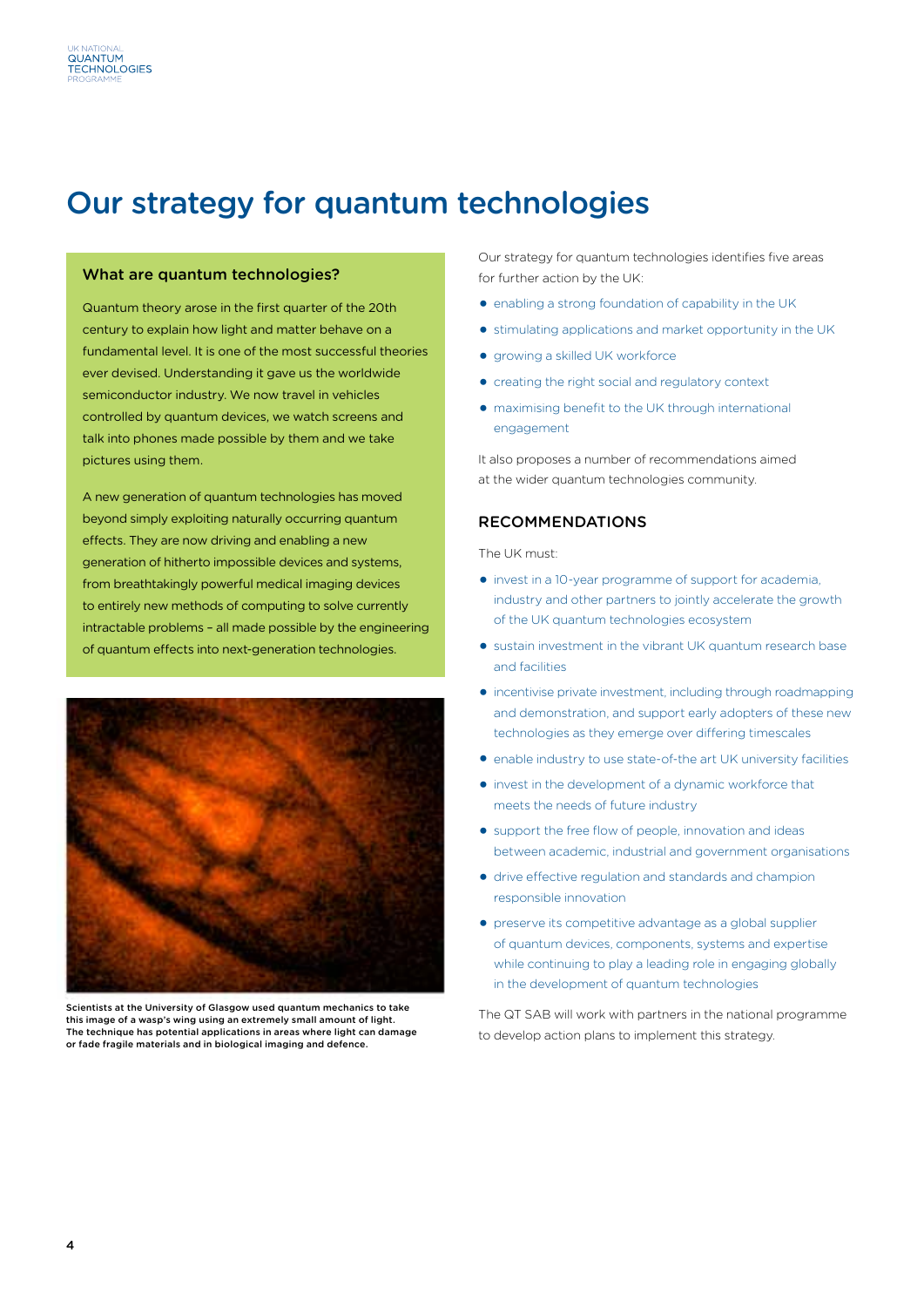# Quantum-enabled clocks for 5G, finance and navigation

Quantum-enabled 'atomic fountain' clocks, such as the one at the National Physical Laboratory in Teddington, provide the world standard for time. Within 10 years, miniaturisation of quantum technologies is expected to bring this precision timing to more portable and compact timing devices. The applications of this technology have far-reaching market potential – enhancing precision in 5G data communications, high-frequency financial transactions, and navigation systems.



The National Physical Laboratory is developing clocks in the form of ion traps that could offer 100 times the accuracy of current atomic clocks.

# Enabling a strong foundation of capability in the UK

**The UK is ideally placed to be a world leader in the new quantum technologies industry and to command a significant proportion of a large and promising future market. Our vision is for a profitable, growing and sustainable quantum industry deeply rooted in the UK.** 

This requires sustained and continuous government investment to support the UK's strong foundation of research, skills and facilities. It also demands even stronger relationships between industry, academia and the public sector as the basis for an innovative and high-value ecosystem that provides skills, employment and national wealth.

# The existing foundation

The UK has a high-performing and highly productive research base compared with other major international research nations. Between 2008 and 2012, the UK was ranked second internationally for the quality of research across both engineering and physical sciences.

We must continue to support our internationally excellent research in quantum physics and engineering, and capitalise on it by ensuring that our research base is embedded in the rest of the new National Quantum Technologies Programme.

The programme is investing, as a major first step, £120 million in a national network of quantum technology hubs, involving 17 universities, and with more than 50 partner organisations collectively contributing a further £60 million support.

The hubs are led by the universities of Birmingham (sensors and metrology), Glasgow (quantum-enhanced imaging), York (quantum secure communications) and Oxford (networked quantum information systems). These hubs will deliver UK excellence in research and innovation and help to drive the pace of development in quantum technology by building clusters of activity with industry.

The UK also has a strong foundation of highly innovative businesses that can provide the multidisciplinary skills and capabilities to bring quantum technologies to market. These companies supply products and services into many of the world's biggest innovation-driven markets, such as in many areas of optics, electronics, nanofabrication and vacuum systems. It is vital these companies are given the support and advice needed to draw up compelling business cases, and strategies, for investment in quantum technologies and opening up new applications.

"UK is ideally placed to be a world leader in the new quantum technologies industry"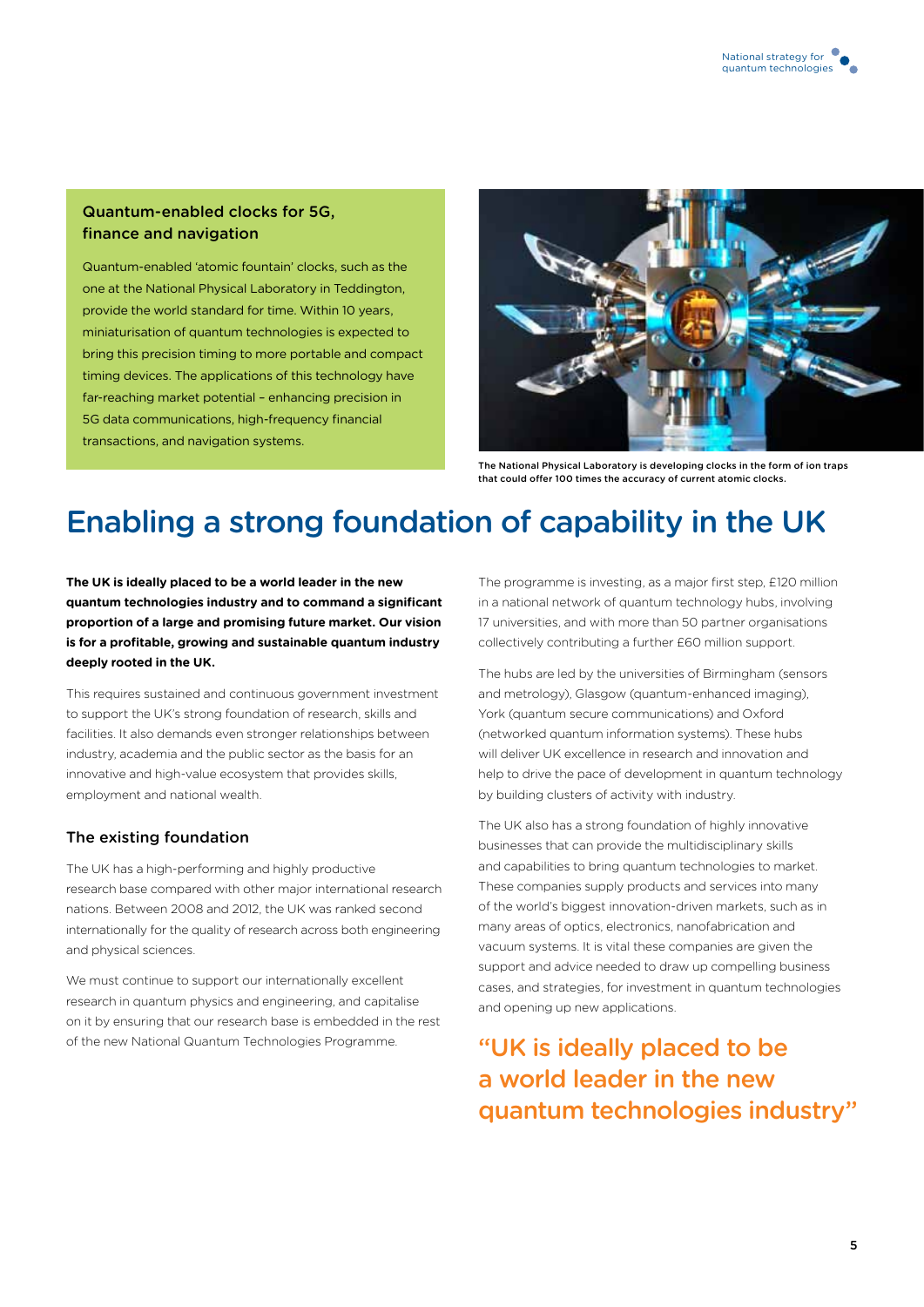

The UK construction industry could benefit greatly from quantum technologies

#### Encouraging exploitation of existing investment

Exploitation will happen most effectively with the right combination of people, business acumen and government support and investment.

The National Quantum Technologies Programme is creating an open quantum technologies community – one that has good inter-connections, is attractive to new members, and has a shared vision and principles for the quantum programme. Maintaining this momentum is crucial. Participants from a full range of disciplines and potential market sectors must be involved to realise the broadest range of applicability for each technology. They should include system integrators, whose expertise includes reliability engineering, interoperability, modularity and standardisation. The newly formed Quantum Technologies Special Interest Group will have a key role here.

The community needs to be responsive to new knowledge, discoveries and opportunities, and operate flexibly so that these developments can be incorporated into current and future technologies.

New quantum technologies will continue to emerge from research. Strong investment in the UK's vibrant science base must be maintained and, if possible, grown to ensure a pipeline of new technologies and skilled people to exploit them. Government and industry must continue to generate the technical and commercial knowledge to bring new products to market – stimulating and encouraging university teaching and early career development to reflect the needs of industrial employers and enable entrepreneurship.

#### Helping the construction industry

It is estimated that up to four million holes are cut into the UK road network each year to install or repair buried infrastructure. In London alone, 36 per cent of traffic delays are caused by roadworks. The total cost to London business is not far short of £1 billion. Quantum technology sensors will enable the mapping of pipework and cabling under the road surface before digging takes place, avoiding unnecessary disruption.

Further potential applications for 'gravity sensing' technology include monitoring water levels in aquifers in drought-prone areas, locating and identifying mine shafts and sinkholes, and locating oil, gas and mineral deposits in challenging conditions where traditional geophysical sensors would not work.

Those engaged in research and exploitation activities should recognise the value that may be generated and seek to identify and protect key intellectual assets.

We must focus our research efforts on supporting the most promising application areas for quantum technologies.

# Developing and maintaining an open infrastructure

Quantum technologies require a good network of supporting infrastructure, such as fabrication and testing facilities. These are prohibitively expensive for all but the largest companies. Nonetheless, the UK's existing infrastructure allows it the opportunity to provide all players, especially businesses, with convenient and commercially viable access. For example, the quantum technology hubs will build on the existing success of facilities, such as Kelvin Nanotechnology at the James Watt Nanofabrication Centre in Glasgow, that understand commercial needs – competitive costing, quality and turnaround time.

### Recommendations

The UK must:

- O invest in a 10-year programme of support for academia, industry and other partners to jointly accelerate the growth of the UK quantum technologies ecosystem
- O sustain investment in the vibrant UK quantum research base and facilities
- O enable industry to use state-of-the art UK university facilities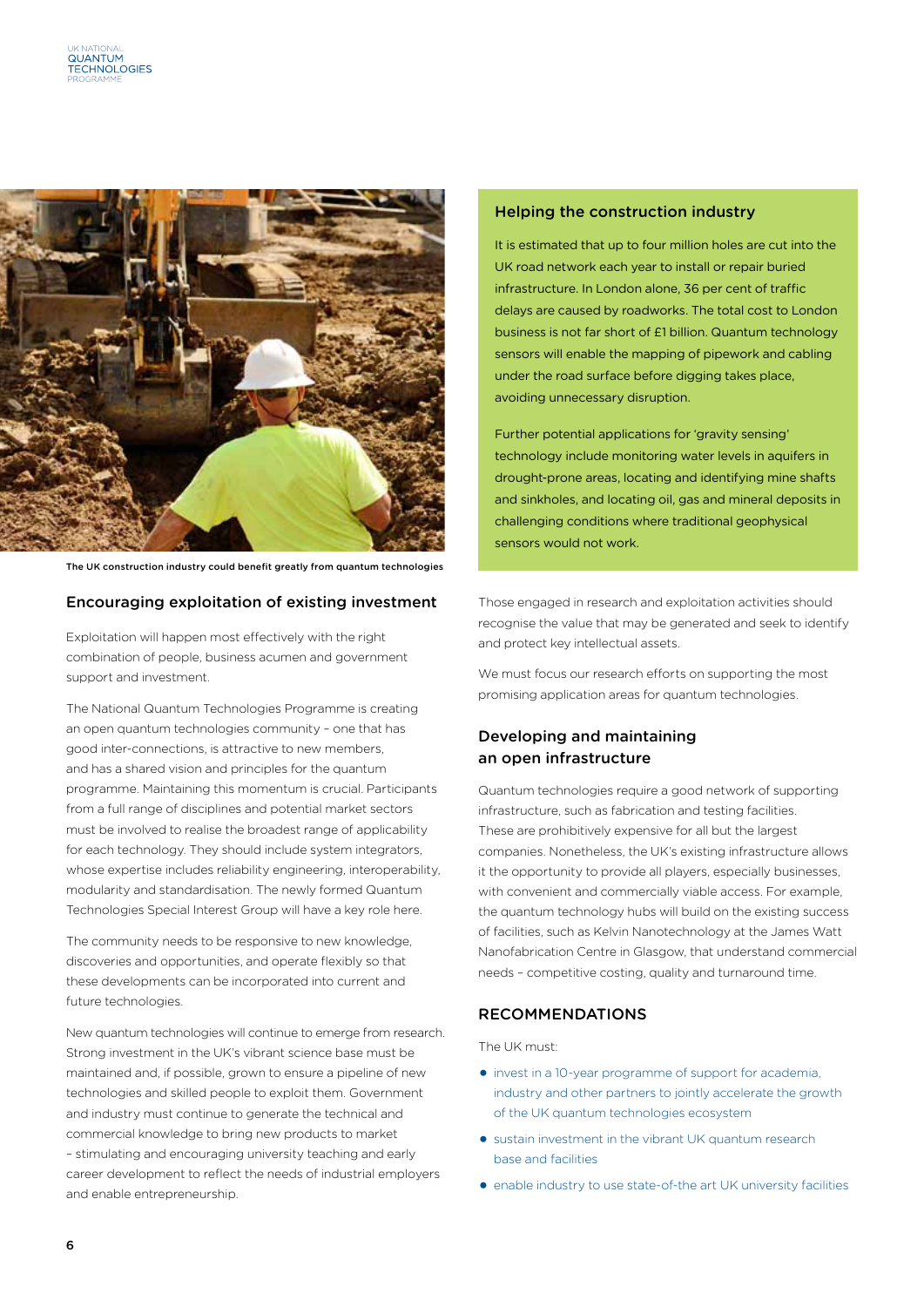# Stimulating application and market opportunities

# "Public investment must be sustained at scale for the next ten years and beyond."

**Quantum technologies will lead to major advances in precision timing, sensors and computation, destined to have a major impact on the finance, defence, aerospace, energy, infrastructure and telecommunications sectors.** 

While it is difficult to predict which sector will benefit most, parallels can be drawn between the potential impact of quantum technologies and the emergence of semiconductor-based electronics.

Next-generation atomic clocks and secure quantum communication systems – enabling accurate timing and navigation devices for defence, telecommunications, and finance industries – are expected to arise in the next 5 years. Quantum sensor and imaging technologies for subsurface imaging for better flood prediction or construction surveys are expected to arise between 5 and 10 years from now. And quantum computing – enabling solutions to problems that are prohibitively complex for current computer systems, such as large search and optimisation or the discovery and creation of new highly effective medicines and materials – is potentially 10-to-25 years away.

Early commercial opportunities will exist for component and device manufacturers, and then for second-tier exploiters building and using systems. For example, those developing and manufacturing 5G communications may be among the first to benefit from the new generation of quantum clocks.

Despite huge promise, substantial investments are unlikely as the potential cost and risks involved are too great at the present time for all but the largest companies. We must incentivise private investment by:

- $\bullet$  funding demonstrators to better understand technical challenges and the value of potential market applications
- $\bullet$  encouraging effective communication, networking, road-mapping, undertaking market analysis and investigating standards to build greater confidence and understanding
- O identifying early adopters for new technology, and, where appropriate, using government procurement to solidify some of the early market opportunities (such as in defence)

An energetic and integrated academic and industrial community approach is needed, and public investment must be sustained at scale for the next ten years and beyond. Failure to invest would mean failing to capitalise on these strengths and leave the UK trailing other countries.

### Recommendation

The UK must:

**•** incentivise private investment, including through road-mapping and demonstration, and support early adopters of these new technologies as they emerge over differing timescales

In order to have practical application, the new quantum technology devices will have to be integrated into systems. An immediate challenge for the new quantum industry is to move to a point where use of quantum devices does not require specialist knowledge or training and where the inherent quantum 'strangeness' will be hidden from both systems designers and day-to-day users.

These components are themselves a significant wealth-creation opportunity for the UK. Highly specialised, yet packaged and self-contained components such as single photon sources and detectors, silicon waveguides, synthetic diamond, superconductors, lasers, ultra-low vacuum cells, optical fibres and ultra-low temperature (cryogenic) refrigerators, are very real and potentially very lucrative opportunities for early quantum sales and other far-reaching spin-off applications.

#### Quantum navigation has great potential

Scientists at Imperial College London have developed quantum navigation technology that could work where GPS cannot. The technology could allow submersibles to navigate to unprecedented accuracy without surfacing for a GPS fix. For robots inside buildings, accuracy could be better than millimetric. It has the long-term potential to be applied to planes, cars, mobile phones and even construction. It might also be used for indoor navigation such as in multi-storey car parks, shopping malls, airports and tunnels. The current global market for GPS systems is US\$27 billion (£17.5 billion).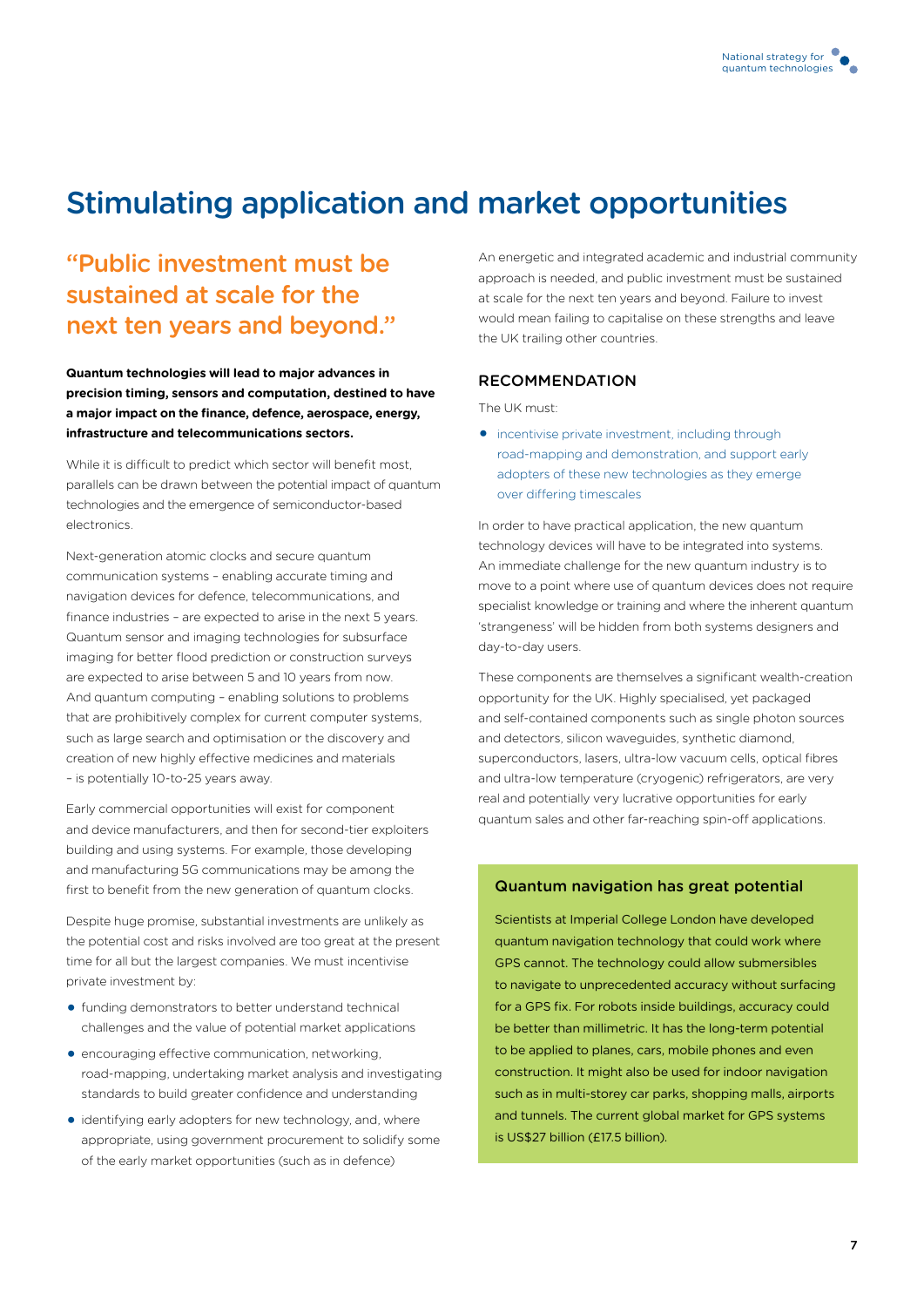





Estimated time to commercial prototype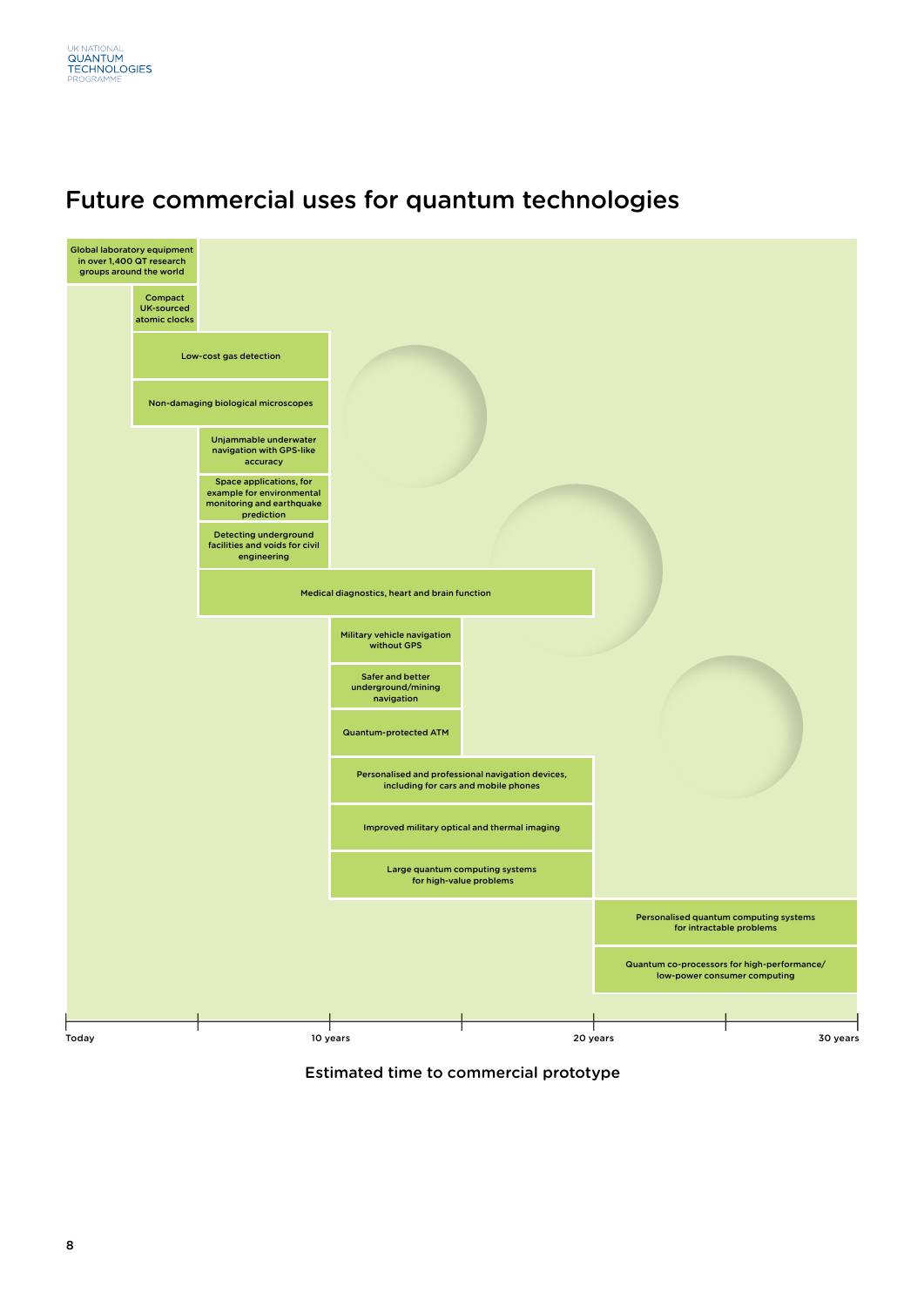# Growing a skilled UK workforce in quantum technologies

# "The wider UK workforce must grow and adapt alongside the emerging industry."

## **The UK needs a creative, adaptable, diverse and networked workforce with the right balance of skills to ensure it benefits from new opportunities in quantum technologies.**

The transition of quantum technologies into commercial products will require a new generation of quantum engineers – specialists in physics, engineering, photonics, electronics or computer science who are conversant in multi-disciplinary and systems-based approaches, possess the right entrepreneurial and business skills, and are able to adapt to new jobs and roles in the emerging industry.

Skills providers in academia, industry and government must offer the right number of skilled people the right balance of training. Higher education is already responding – for example through EPSRC's cohort-based centres for doctoral training, and the Dstl PhD studentship programme – but we must go further.

## Co-working is key to our success

Co-working between people from different backgrounds and specialisms is key to creating this diverse and well-rounded skill set. This means bringing together people in relevant application areas from industry to work alongside quantum researchers.

The National Quantum Technologies Programme partners will work with skills providers to encourage rapid learning and movement of skilled people and promote opportunities for co-working and knowledge exchange. We will also explore with them approaches that enable students, researchers and those in the private and public sectors to develop familiarity with quantum technologies and the commercial awareness, knowledge of intellectual assets and entrepreneurial skills that are required to capitalise on emerging opportunities.

The wider UK workforce must grow and adapt alongside the emerging industry so that it is equipped to support the development and adoption of quantum technologies. Multi-disciplinary and systems-based approaches must be encouraged at all levels of our education system. The quantum technologies community must also pursue a consistent and inspiring message with media organisations to ensure public awareness develops in parallel with the technology, and interest in quantum-related career opportunities is stimulated at all skills levels. The UK must also ensure that skills are retained in the UK by providing clear opportunities for the quantum technologies workforce.

## Recommendations

The UK must:

- O invest in the development of a dynamic workforce that meets the needs of future industry
- O support the free flow of people, innovation and ideas between academic, industrial and government organisations

# Quantum technologies could transform computing

Quantum computers will be able to perform tasks too hard for even the most powerful conventional supercomputer and have a host of specific applications, from code-breaking and cyber security to medical diagnostics, big data analysis and logistics.

Quantum computers could accelerate the discovery of new materials, chemicals and drugs. They could dramatically reduce the current high costs and long lead times involved in developing new drugs.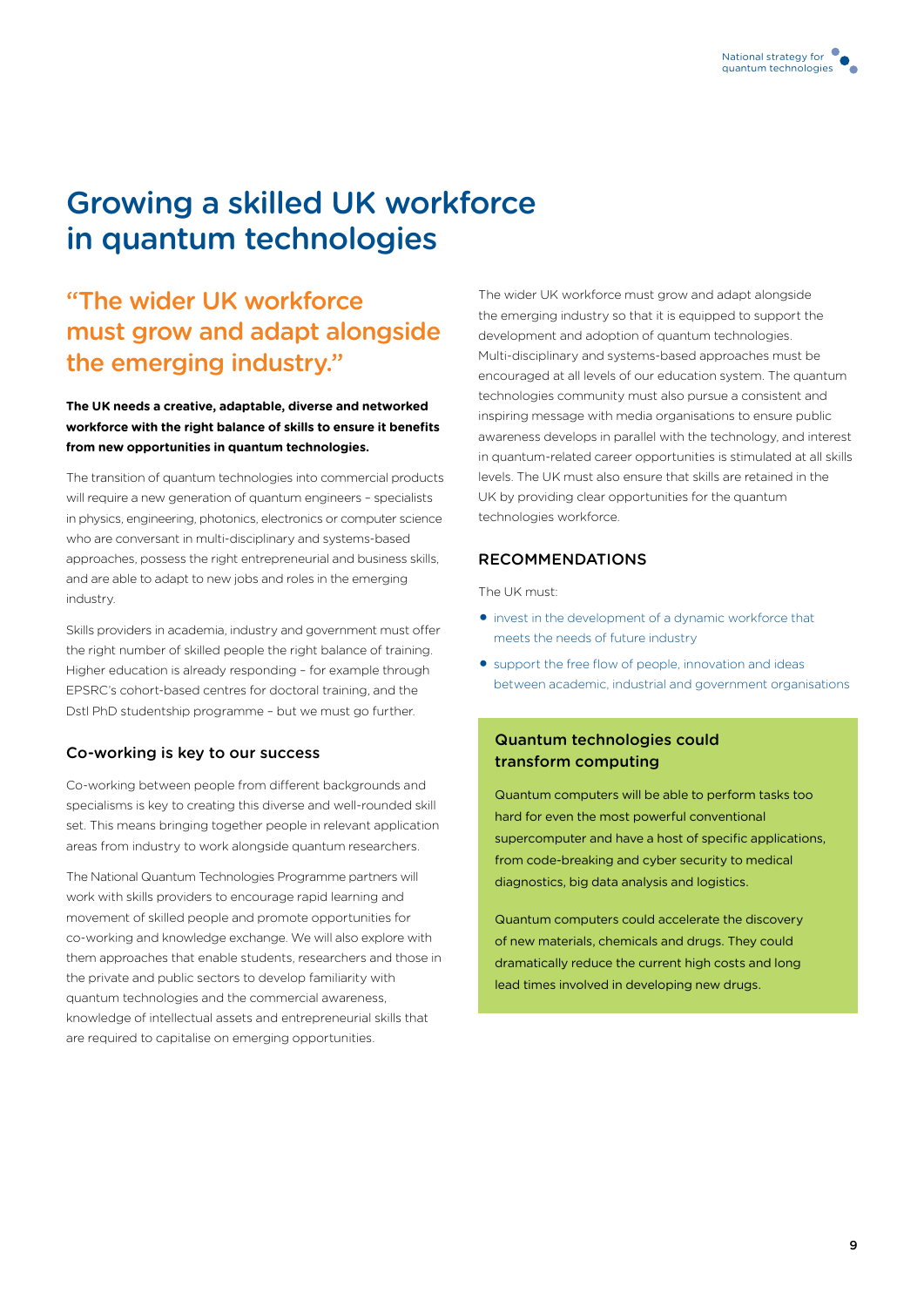# Creating the right social and regulatory context

QUANTUM ECHNOLOGIES

### **The UK must put in place the necessary practices and environments to be recognised as a leading nation for developing quantum technologies.**

Realising the societal and economic opportunities requires early and broad engagement with UK society. Proactively engaging with a wide range of stakeholders at an early stage will not only enable innovation to be driven responsibly, but will ensure the commercial viability of quantum technologies and facilitate the creation of an effective regulatory and standards regime.

## Responsible research and innovation

Responsible research and innovation promotes science and innovation that is socially desirable and undertaken in the public interest. It involves a two-way discussion between a wide range of stakeholders at an early stage of the innovation process. It potentially enriches the process and improves the chance of commercial success by stimulating creativity; informing standards, regulation and governance; and ultimately allowing products to be developed that are more likely to be embraced by the public.

The UK has an opportunity to produce the first comprehensive public perspective on quantum technology and to develop a bespoke framework and effective governance structure to guide its development.

## Regulatory and standards development

Standards are a useful enabler to future technology development, giving confidence and commonality in an emerging market that can be recognised internationally by all parts of the supply chain. Our goal is to ensure that they are developed at an appropriate pace and used appropriately to facilitate the planned development of quantum technologies.

Similarly, the review of regulations can often be used to open opportunity in an emerging market. The development of effective regulation that embraces innovation in quantum technologies will drive forward the overall vision.

## Recommendation

The UK must:

O drive effective regulation and standards and champion responsible innovation

#### Tackling internet fraud

e-crime is estimated to cost the UK retail sector £205 million every year. Physicists at the University of Strathclyde and Heriot-Watt University are using quantum physics to crack down on internet fraud.

The systems that underpin the security of internet transactions, known as digital signatures, are founded on complex mathematical formulae. These can be cracked and are therefore vulnerable to e-crime. The team have used quantum technology to develop what is effectively an unbreakable digital signature.



Quantum technology could make buying over the internet much safer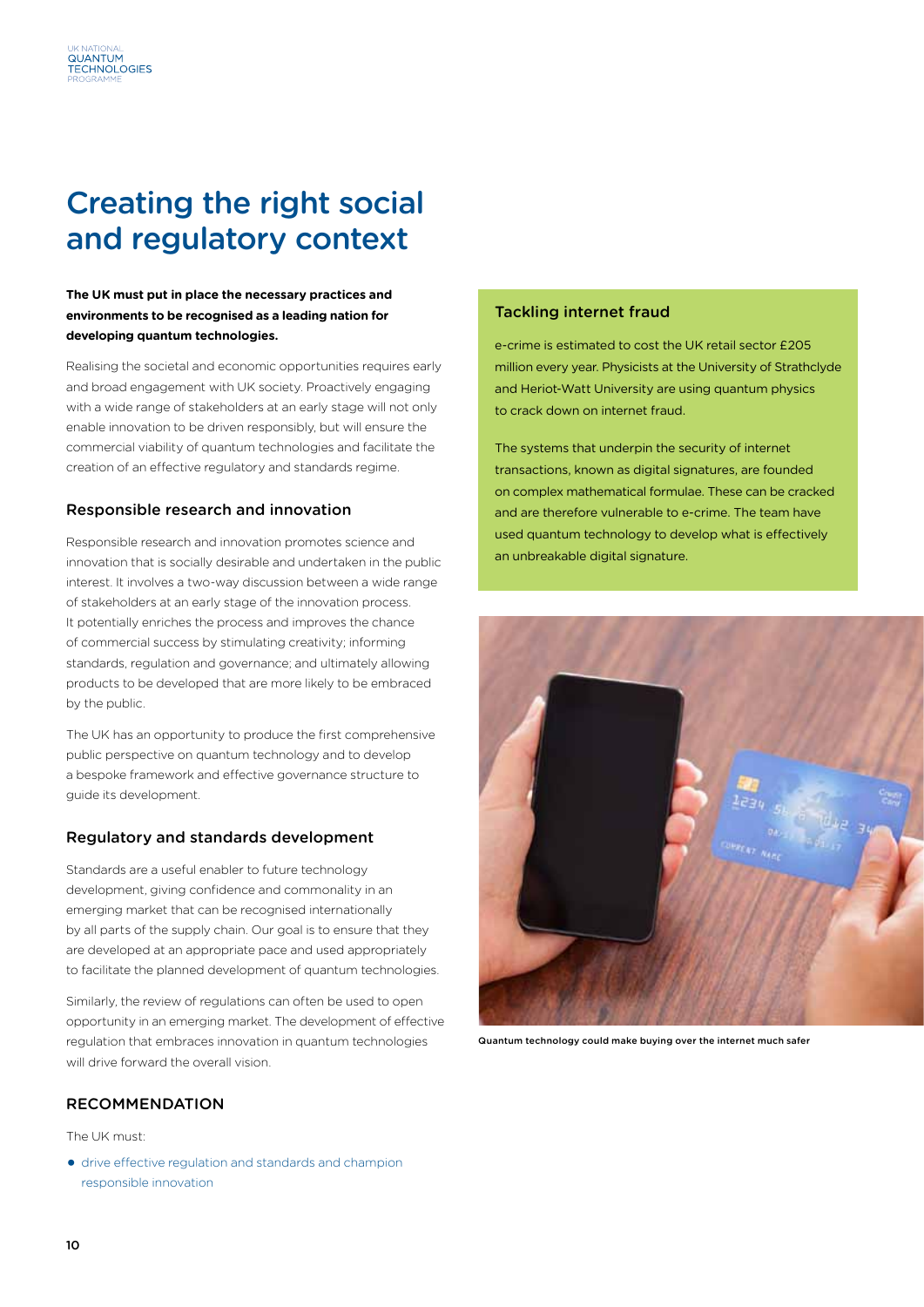

# Maximising UK benefit through international engagement

"There is an opportunity for the UK to be the global leader and a 'go-to' place for quantum technologies."

The UK is not alone in recognising the potential value of quantum technologies. Others such as USA, Australia, China, Canada, Singapore and several European countries are establishing or have already established centres of excellence in quantum technologies. However, there is an opportunity for the UK to be the global leader and a 'go-to' place for quantum technologies.

We must work on the international stage to achieve this and be efficient and agile in how we do it. A balance must be struck, however, between harnessing the benefits of international collaboration and protecting and guiding UK academics and industry on how to deliver the maximum value from technology to the UK. The UK quantum technologies community should be astutely aware of legislation with extra-territorial effect that could restrict the movement and sale of quantum products and services.

Taking into account this risk, it is important that the UK continues to support international collaboration as a means to attract the best talent, to access a wider range of customers and markets, and to encourage inward investment. The UK must strengthen its international connections, for example, by continuing our dialogue with the European Commission in order to identify suitable opportunities for Horizon 2020 funding.

The National Quantum Technologies Programme will ensure that the UK's quantum technology research and technology base is promoted as a key partner in international networks and foster effective collaboration with identified international centres of excellence.

## **RECOMMENDATION**

#### The UK must:

O preserve its competitive advantage as a global supplier of quantum devices, components, systems and expertise while continuing to play a leading role in engaging globally in the development of quantum technologies